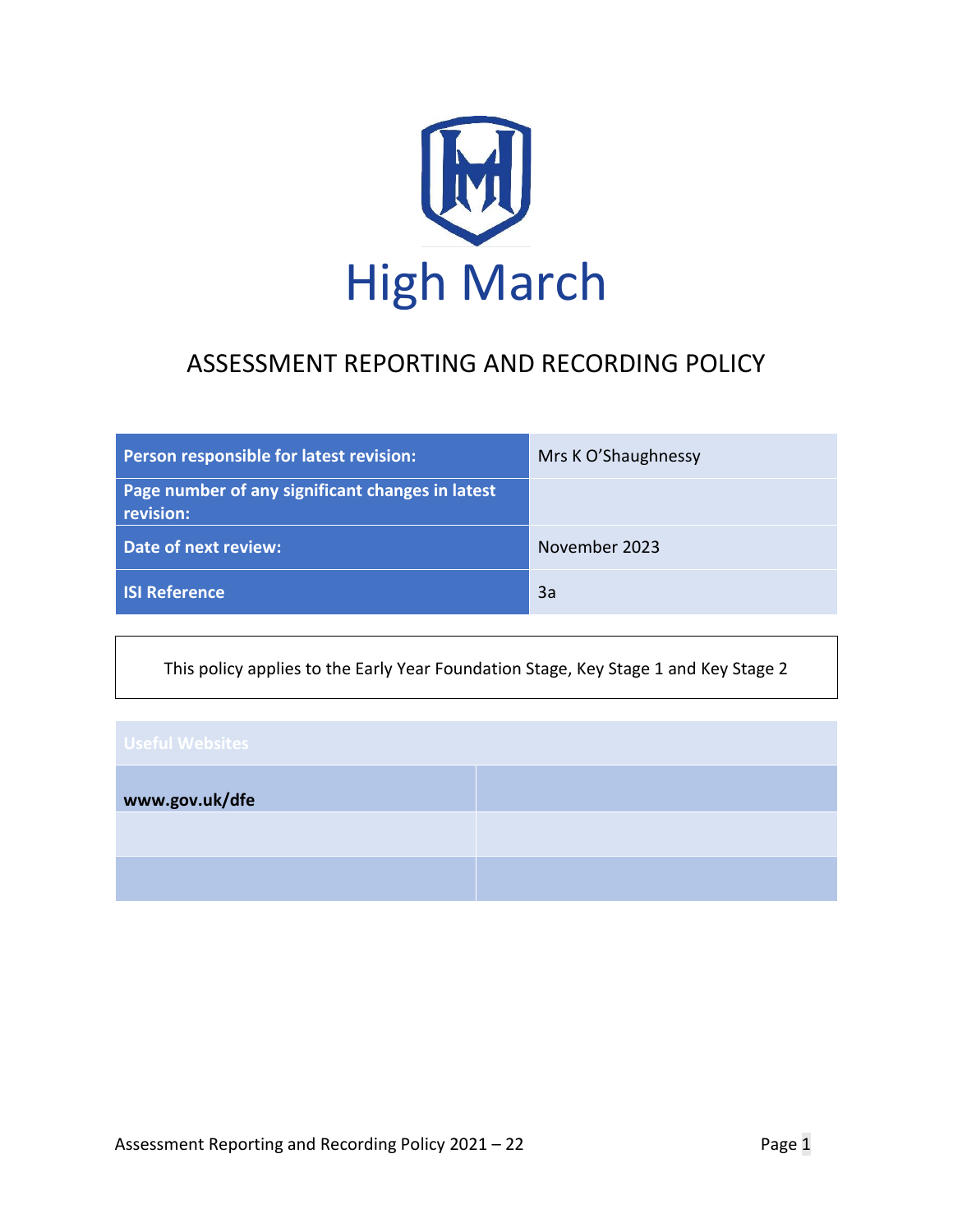## **HIGH MARCH**

## **ASSESSMENT, RECORDING AND REPORTING POLICY**

High March values the success and achievement of every pupil and strives to ensure that each realises their full potential. Our Assessment procedure allows us to track an individual pupil's progress. The focus of assessment is on teachers and pupils gaining clear knowledge and understanding of what pupils have learned. The teacher's assessment and the pupil's own assessment are both central to the learning process.

Different forms of assessment are used for different purposes. The information gained serves many purposes. Effective assessment procedures provide the means for identifying strengths and weaknesses in pupils' learning thereby creating a positive impact on pupils' attitudes and motivation. Assessments can also assist the teachers in setting appropriately challenging targets for each pupil.

Our aims in the area of assessment include:

- Supporting learning by identifying children's strengths and weaknesses and encouraging them to evaluate their progress and reach their highest possible levels of attainment.
- Enabling our children to demonstrate what they know, understand and can do in their work.
- Helping our children understand what they need to do next to improve their work.
- Enabling teachers to identify the needs of each child including additional support if required.
- Allowing teachers to plan work that accurately reflects the needs of each child
- Enabling subject teachers, Heads of Department, Deputy Head (Teaching and Learning) and the Headmistress to monitor and track pupil progress.
- Providing a method of monitoring and developing the curriculum.
- Providing meaningful communication between school and parents, that provides them with information about their child's achievements and progress, on a regular basis.
- Provide the Headmistress and Deputy Head (Teaching and Learning) with information that allows them to make judgements about the effectiveness of the School.
- Ensuring pupils achieve their potential.

This policy is divided into 4 sections:

Section 1 – Marking Section 2 – Assessment: Formative and Summative Section 3 – Recording Section 4 – Reporting to Parents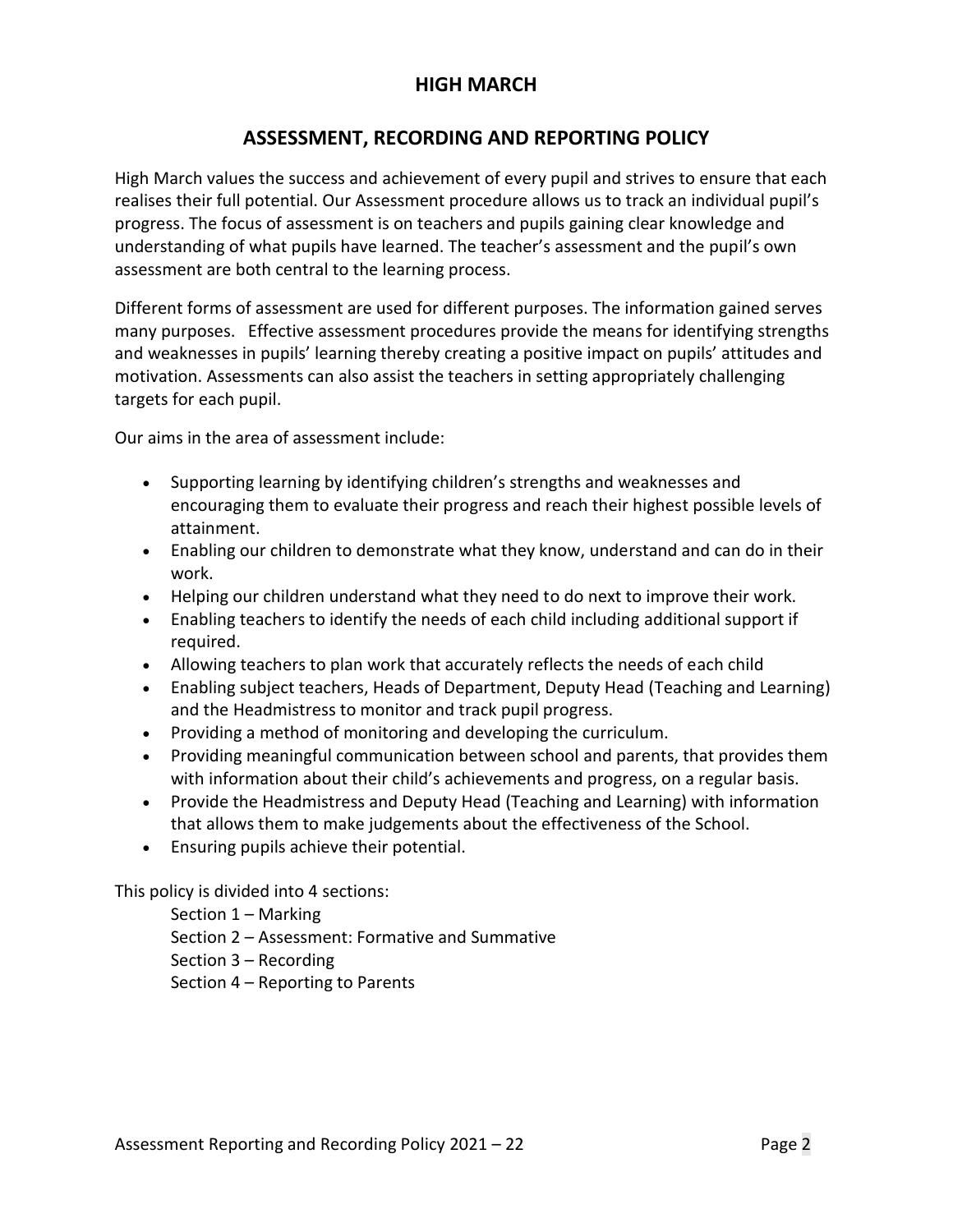#### **SECTION 1 – MARKING AND FEEDBACK**

At High March we believe that effective marking will recognise, encourage and reward pupils' efforts and progress and identify the next step in their learning.

#### **Feedback to Pupils**

Feedback to pupils is very important as it informs them how well they have done and what they need to do next in order to improve their work.

Teachers give pupils verbal feedback on their work whenever possible. This is done when pupils are working during the lesson or at the beginning of the next one. When lesson time does not allow for verbal feedback, we write comments on the children's work during marking.

#### **Our Purposes in Marking**

- To provide clear feedback to the pupils about strengths and weaknesses in their work.
- To provide a record of a child's progress.
- To focus teachers on those areas of learning where groups and individual pupils need specific help.
- To inform our planning.
- To evaluate the effectiveness of the teaching, including methods and resources.
- To provide part of the teacher's record keeping for individual pupils.

### **Style of Marking**

- Marking should be constructive and positive in style.
- Comments should be linked to the Learning Intentions and/or acknowledge effort and attitude in line with our growth mindset philosophy.
- In Upper School in Mathematics and English, we use three ticks against the learning intention to indicate the extent to which it has been met. If we consider that the learning intention has not been met, a comment will make it clear why this was the case.
- For younger pupils a sticker or a smiley face at the end of a piece of good work can reflect the effort the child has put in. At Upper School house points are awarded for commendable effort. The criteria on which house points are awarded will vary for different subjects, different age groups and different levels of ability. Each teacher should make it clear to each group the criteria applied when awarding house points.
- Verbal feedback is sometimes used and may replace written comments when the teacher works on a 1:1 basis with a child. This would be recorded on the child's work with 1:1 for one-to-one feedback (1:1T or 1:1CA may be used)

### **Summary**

• Feedback and marking should be done promptly while the work is still fresh in the child's mind. With younger pupils especially it is often valuable to mark a child's work with her or explain any misconceptions and mistakes.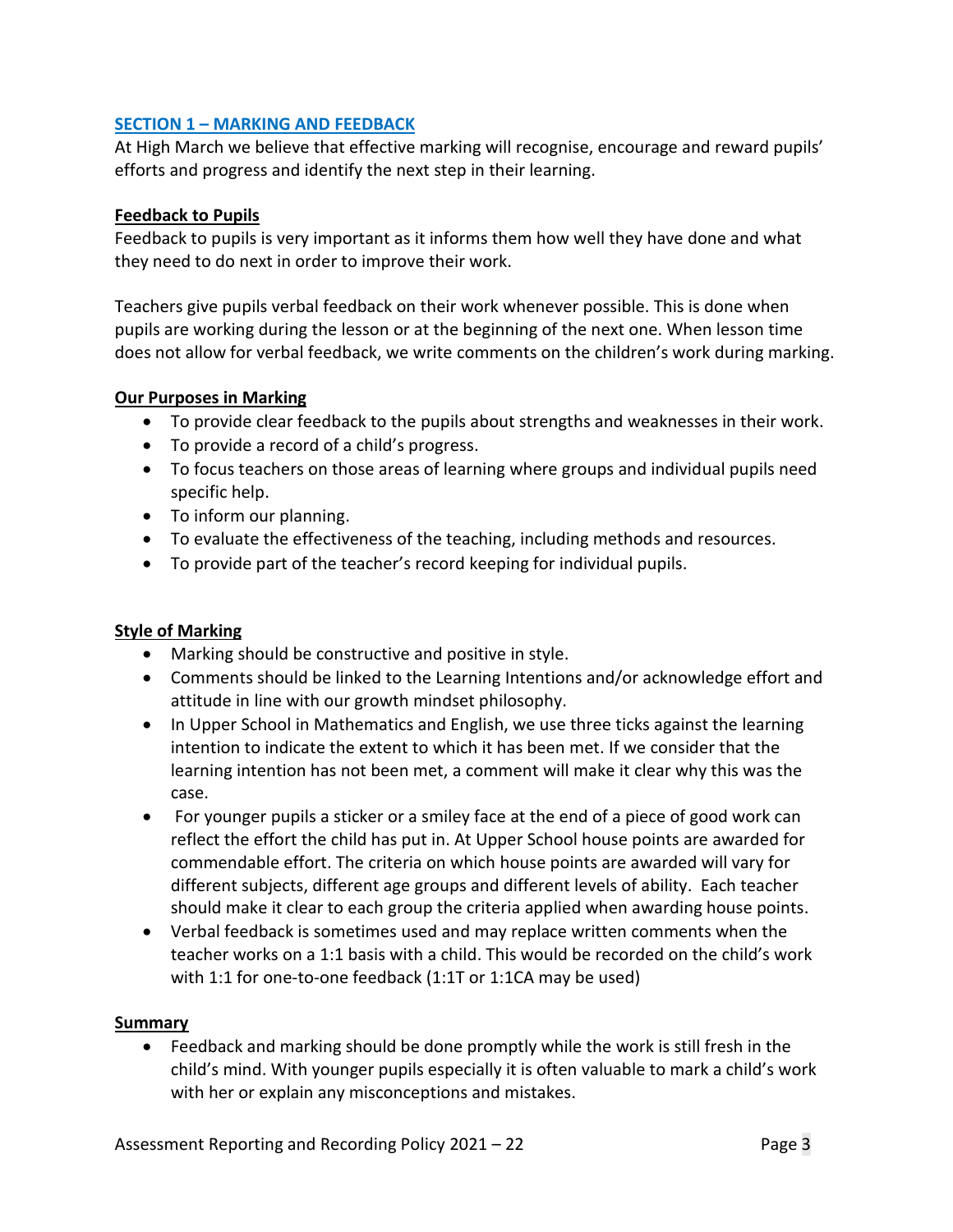- Green pen is used for marking.
- Comments may be linked to the Learning Intention(s) and/or recognise the effort put in.
- We allow time during lessons for pupils to absorb any comments written on their work.
- Stickers and house points should be used to recognise effort and characteristics of growth mindset.
- In Upper School special work should be handed to the Headmistress for presentation in assembly and to receive a Headmistress's sticker and certificate.
- At Junior House any child who has produced special work is sent to show it to the Headmistress and is given a Headmistress's sticker. A certificate is presented in Prayers.

### **Monitoring**

Marking is monitored by Heads of Department, work is scrutinised during Faculty Meetings and SMT carry out an annual work scrutiny. Through this process the children's books are scrutinised regularly. Results of work scrutiny are fed back at staff meetings and on an individual basis if necessary.

For detailed information concerning marking and presentation see The Staff Handbook, Appendices 4 and 5. This continues to be under review in the light of the introduction of Growth Mindset.

### **SECTION 2 – FORMATIVE AND SUMMATIVE ASSESSMENT**

Assessment is an integral part of the teaching and learning process and its purpose is to help us monitor, evaluate and review the pupils' learning and our teaching. Effective assessment should inform teaching by providing the evidence for closer matching of tasks to each pupil's needs. It assists the pupils by providing them with an indication of what stage they have reached in the learning process. It helps to identify future planning and teaching strategies. It also helps us to recognise and move on from success.

#### **Formative Assessment**

Formative Assessment takes place as an integral part of the processes of teaching and learning. This aspect of assessment is an essential element of effective teaching and is one of the procedures used by the School for improving the standards pupils achieve. Formative assessment takes place on a day-to-day basis during teaching and learning, often informally, allowing teachers and pupils to assess understanding, attainment and progress more frequently. It provides the teacher and pupils with a clear understanding of the goal they are to achieve, the necessary information to identify where the pupils are in relation to that goal and the next steps they should take to achieve the goal.

Formative Assessment also provides information on a pupil's strengths and weaknesses within specific tasks, activities and skills. The teacher and pupils then build on these strengths and address any weaknesses. The teacher uses the information gained from formative assessment to modify teaching and plan the next steps in the learning.

In the Foundation Stage the staff observe pupils either informally or through planned observations.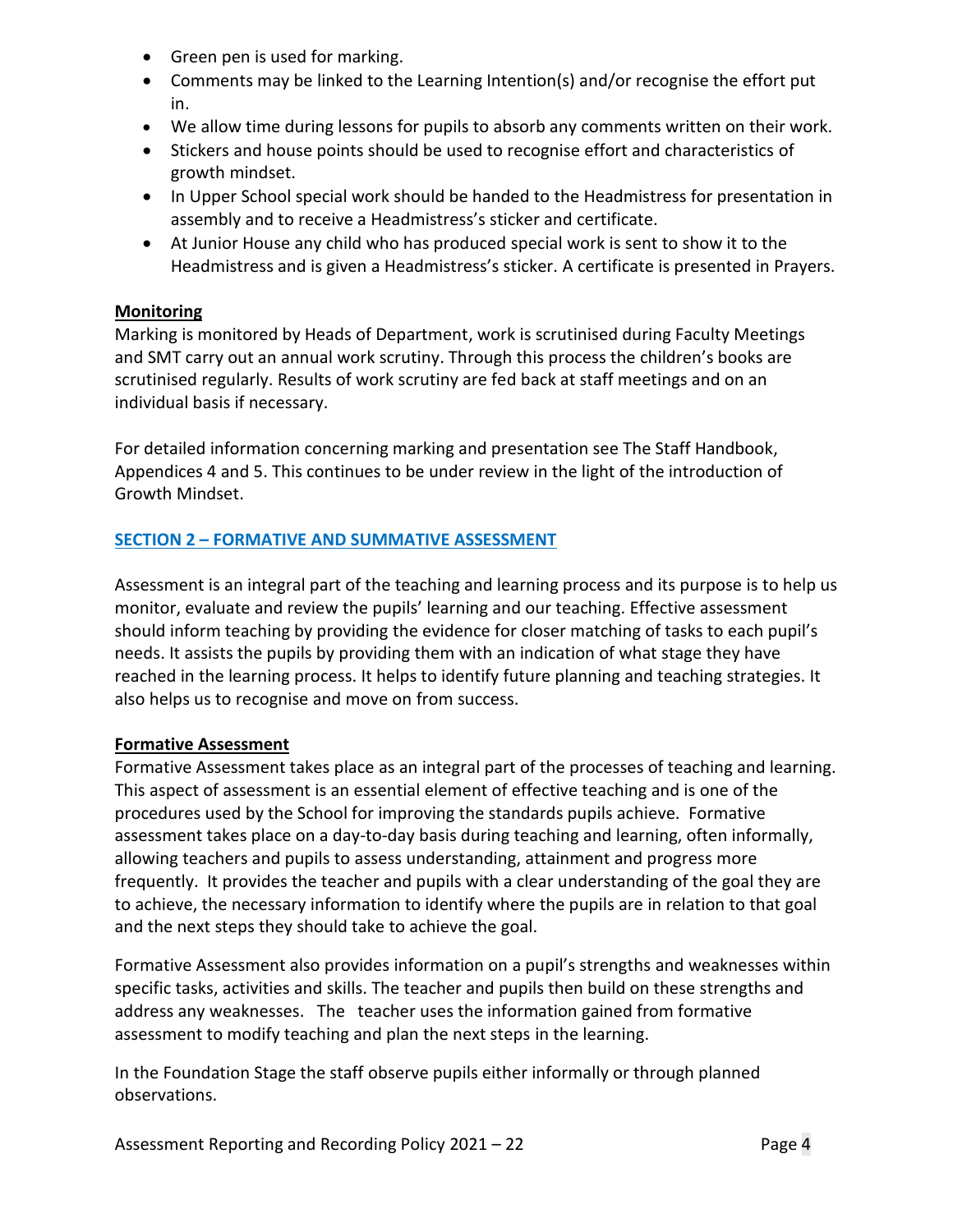#### Learning Intentions and Success Criteria

Learning intentions should make clear what students will be learning about, not how this learning will be achieved, that is, to the activities and tasks of the lesson. They should help learners focus on the aim of the lesson, keep the subject material relevant to them and support their understanding of the context. They are not about what they are doing (the task) but what they are learning. When writing learning intentions, you should use a language that focuses on what you would like the children to know, understand or be able to do.

Success criteria should be linked to the learning intention, but should describe the evidence that shows the acquisition of knowledge, understanding or skills. They are the evidence of learning that teachers want to see in their learners' work. They should keep learners on track with their learning and the task as well as challenge them to achieve. Knowing what success looks like, they will be able to work towards it and accomplish it. For some learners, scaffolding the learning helps them apply their knowledge and gives them the understanding of the context.

The success criteria should be in addition to what is normally required. For example in the case of an English lesson concentrating on the use of adjectives, there would still be the expectation that the pupils would write using the correct English that they had been taught. In the core subjects pupils will use the success criteria or Learning Intention as a guide when reflecting on their work and undertaking self-assessment (traffic lighting).

Sharing Learning Intentions and Success Criteria

- The Learning Intention(s) for each lesson should be written in language that every learner can understand and clearly displayed on a board and the pupils' attention drawn to it.
- The Learning Intention(s) should be written in the pupils' books (Year 3 upwards) or typed onto stickers for younger pupils to stick into their books.
- Every effort should be made to include a plenary session at the end of each lesson where the teacher refers again to the Learning Intention(s).
- It is desirable to include the success criteria (the evidence of learning that the teacher wants to see in the learner's work) which the pupils need to pay particular attention to, in order to achieve the Learning Intention(s). This could take the form of bulleted points on the board, or as a sticker in the book. This would be particularly useful where the Learning Intention is differentiated.

Example: Learning Intention - We are learning how to sequence events in a story.

Success criteria - It will make sense.

- It will retell the story we heard.

### **Summative Assessment**

Summative Assessment allows us to compare and analyse the ongoing progress a child or group of pupils are making. It takes place after the teaching and learning has taken place. Summative Assessment gives pupils, parents and teachers valuable information about a pupil's overall performance at a specific point in their learning. The data collected: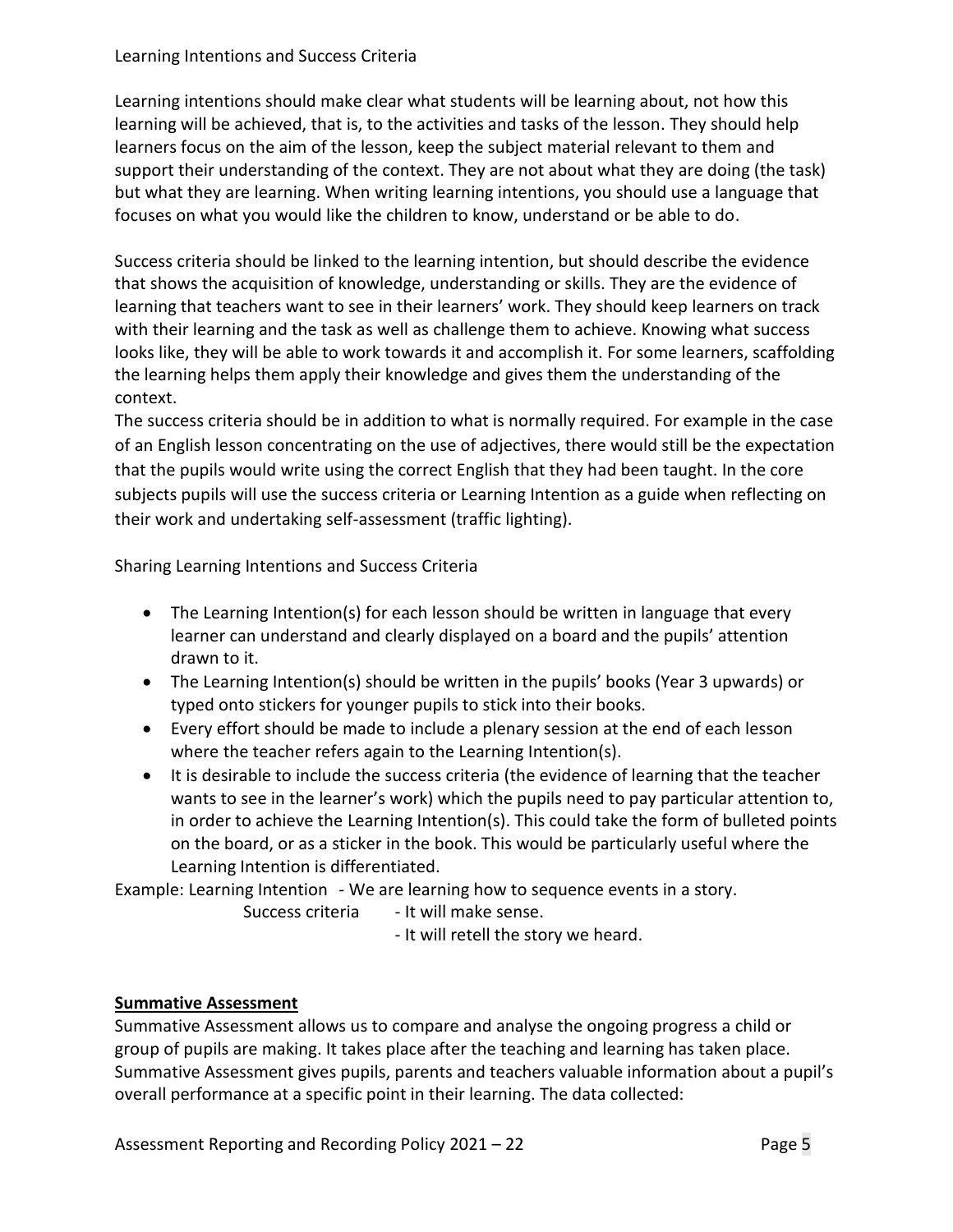- Provides information on the pupils' level of academic performance.
- Evaluates the pupil's present knowledge, skill and /or understanding within a subject.
- Enable us to monitor, evaluate and track the pupil's progress.
- Provides information that informs and reports on the pupil's progress and attainment to parents.

At High March a variety of formal and informal summative assessments take place, such as:-

- End of unit/module tests are used by many teachers.
- Mock Senior School Entrance examinations are taken by Year 6 in the Autumn Term.
- GL Assessment standardised tests are used in Mathematics, English and Science by Year 3,4 and 5 towards the end of the academic year.
- GL Assessment standardised tests are used for Reading by pupils in Years 1 to 6 in September and in May.
- GL Assessment standardised tests are used for Spelling by pupils in Years 1 to 6 in September and in May.
- GL Assessment standardised tests are used in English and Mathematics in Year 2 towards the end of the academic year.
- Cognitive ability standardised tests (CAT4) are taken in September each year by Year 3, Year 4, Year 5 and Year 6 pupils. Year 2 take them in October.
- 11+ Bucks Transfer Tests in Verbal Reasoning, Non-verbal Reasoning and Mathematical Reasoning.
- EYFS Profile.
- Termly summative assessment against the Early Learning Goals for Nursery and Reception pupils.

## **Test Marks / Examination marks**

- Staff **do not** announce test results to the form as a whole although pupils who have done particularly well may be publicly acknowledged (especially if they generally don't achieve very highly).
- The same applies to standardised test or examination results.
- Parents are informed about test or examination results via their child's report or during parental consultation evenings.
- CAT4, Reading and Spelling standardised scores are available to parents in the DMS section of the Engage Parent Portal.

## **Target Setting**

In English, writing targets are in place to encourage pupils to reflect on their writing and to identify their next steps for progression. In Mathematics the targets are set to the class and the children are asked to identify at certain times whether they feel a target has been met. These self-assessment sheets are used in Years 3-6 and are stuck in the front of each child's exercise book.

## **SECTION 3 – RECORDING**

The purpose of our recording is to provide information on each child's achievements, skills, abilities and progress throughout the curriculum. This information: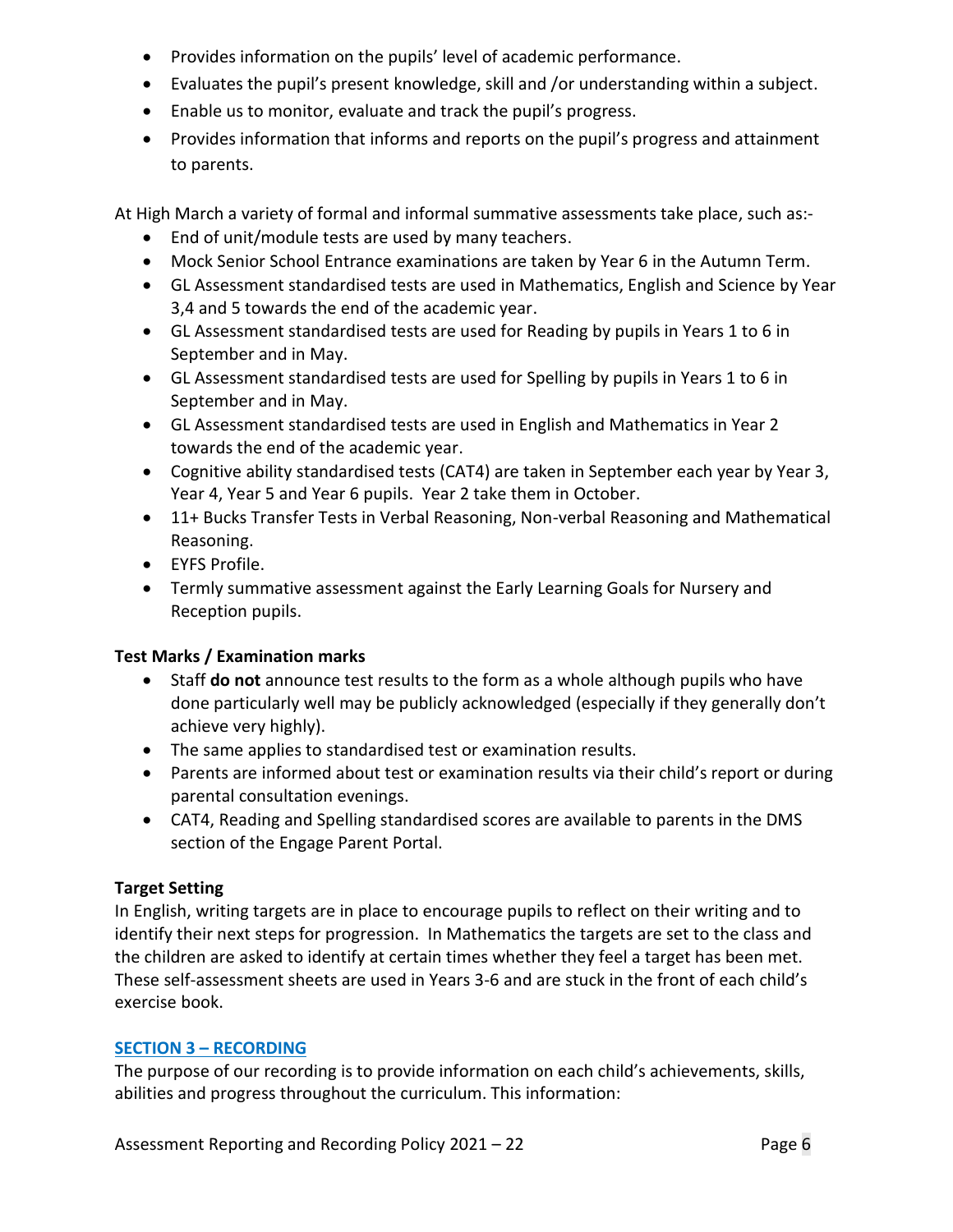- Regularly updates information to reflect current achievements.
- Show the strengths and achievements of each child.
- May show the targets for each child.

We recognise various methods exist to assess a child's learning. The type of assessment that we make varies. At High March individual teachers employ their own recording methods. These include the use of mark books, planning books, short term and medium term plans. All standardised test scores are recorded electronically as a year group list. The charts contain the scores year on year for monitoring and tracking purposes. These are kept electronically by the Headmistress, Deputy Head (Curriculum), Head of Department and are accessible to the relevant subject teachers. Heads of subject monitor the teacher's records and discuss and analyse pupils' results with the staff in their Department. At Faculty meetings assessment results are discussed and decisions about support to improve learning are agreed and actioned.

In the Foundation Stage, staff collect evidence of attainment in a range of ways - for example, written narrative observations, incidental observations and photographs as well as observations from parents and contributions from the children. Staff use the information gained, alongside the '' 'Development Matters' document, to check that each child is developing appropriately. These records are updated at the end of each term.Staff complete an 'On Entry Baseline' assessment for pupils when they start in the Foundation Stage (either in Nursery or Reception). This assessment is completed within the first half term that the child is at High March.

The EYFS Profile is the summative assessment completed by staff at the end of the Reception Year. Copies of the EYFS Profile are stored in the individual hard copy Pupil Profiles. The EYFS parents may access information on their child's progress at any time by appointment.

Each pupil has an individual pupil profile which is set up when they enter the School. All formal assessment is recorded in the Pupil Profile which travels through the School with the pupils. The Head of Junior House and the Deputy Head (Curriculum) are responsible for maintaining up to date information in the pupil profiles.

The following tests are carried out annually and results recorded:-

### **Year 1**

First half of Autumn Term GL Standardised Assessment NGRT Reading (Test 1 – paper test) GL Standardised Assessment SWST Spelling Second half of Spring Term GL Assessment NGRT Reading (Test 1B – paper test)

### **Year 2**

First half of Autumn Term GL Online Standardised Assessment CAT4 Level X GL Online Standardised Assessment NGRT Form A Reading GL Online Standardised Assessment NGST From A Spelling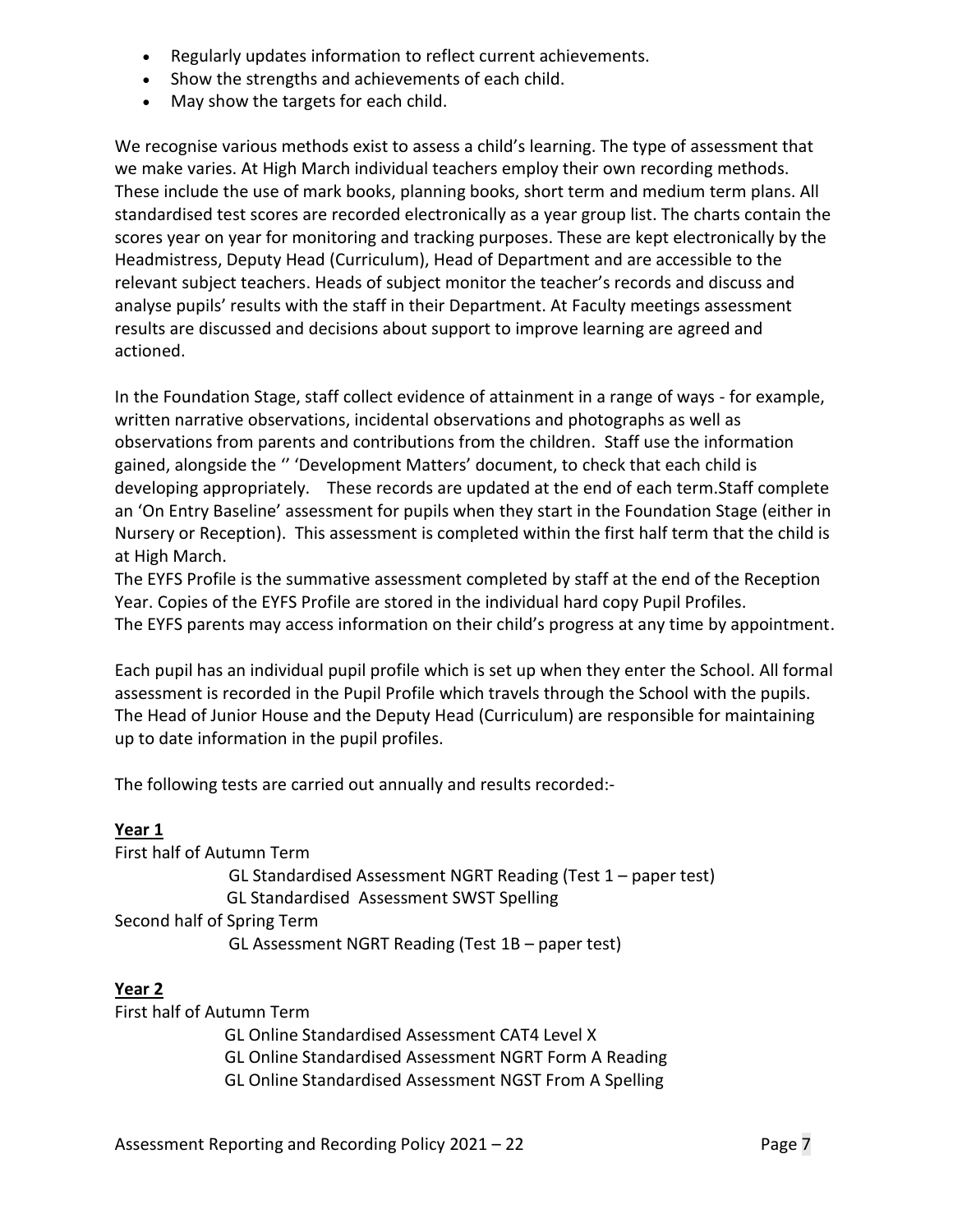| First half of SummerTerm |                                                                                                 |
|--------------------------|-------------------------------------------------------------------------------------------------|
|                          | GL Online Standardised Assessment NGRT Form B Reading                                           |
|                          | GL Online Standardised Assessment NGST Form B Spelling                                          |
| Year 3, 4 and 5          |                                                                                                 |
| September                |                                                                                                 |
|                          | GL Online Standardised Assessment NGRT Form A Reading                                           |
|                          | GL Online Standardised Assessment NGST Form A Spelling                                          |
|                          | GL Online Standardised Assessment CAT4 Year 3 Level Pre-A, Year 4 Level A,<br>Year 5 Level B) ( |
| May                      |                                                                                                 |
|                          | GL Online Standardised Assessment NGRT Form B Reading                                           |
|                          | GL Online Standardised Assessment NGST Form B Spelling                                          |
| May                      |                                                                                                 |
|                          | GL Online Standardised Assessments: English, Mathematics and Science                            |
| Year 6                   |                                                                                                 |
| September                |                                                                                                 |
|                          | GL Online Standardised Assessment NGRT Form A Reading                                           |
|                          | GL Online Standardised Assessment NGST Form A Spelling                                          |
|                          | <b>GL Online Standardised Assessment CAT4 Level 3</b>                                           |
|                          | 11+ Familiarisation papers and 11+ Bucks Transfer tests                                         |
| October                  | Mock Senior School Entrance (Maths, English, Science)                                           |
| September/December       |                                                                                                 |
|                          | Numerous practice CE papers in lessons/extra lessons                                            |
| October - February       |                                                                                                 |

Common Entrance and Senior School entrance examinations

All standardised test scores are reported to parents via the DMS section on the Engage Parent Portal and discussed at Parents' Evenings (See Appendix 1). They are also stored electronically by the Headmistress, the Deputy Head (Teaching and Learning) and Heads of Department.

After each formal assessment teachers analyse the results, to monitor and track progress. Pupils are identified who may need additional support if their progress is either below their chronological age or has reached a plateau. This will involve dialogue with the Learning Support Department and additional meetings with parents to put in place the necessary support to improve a child's progress. Assessment results are also used to ensure that pupils are correctly placed in Mathematics and English sets at Upper School and ability groups in Junior House. These assessments may also help to identify pupils who are more able and talented.

The staff share and discuss the needs, progress and achievements of the pupils on a regular basis. This dialogue is a strength of High March and recognises the value we attach to encouraging each member of our school, irrespective of ability, to achieve their potential.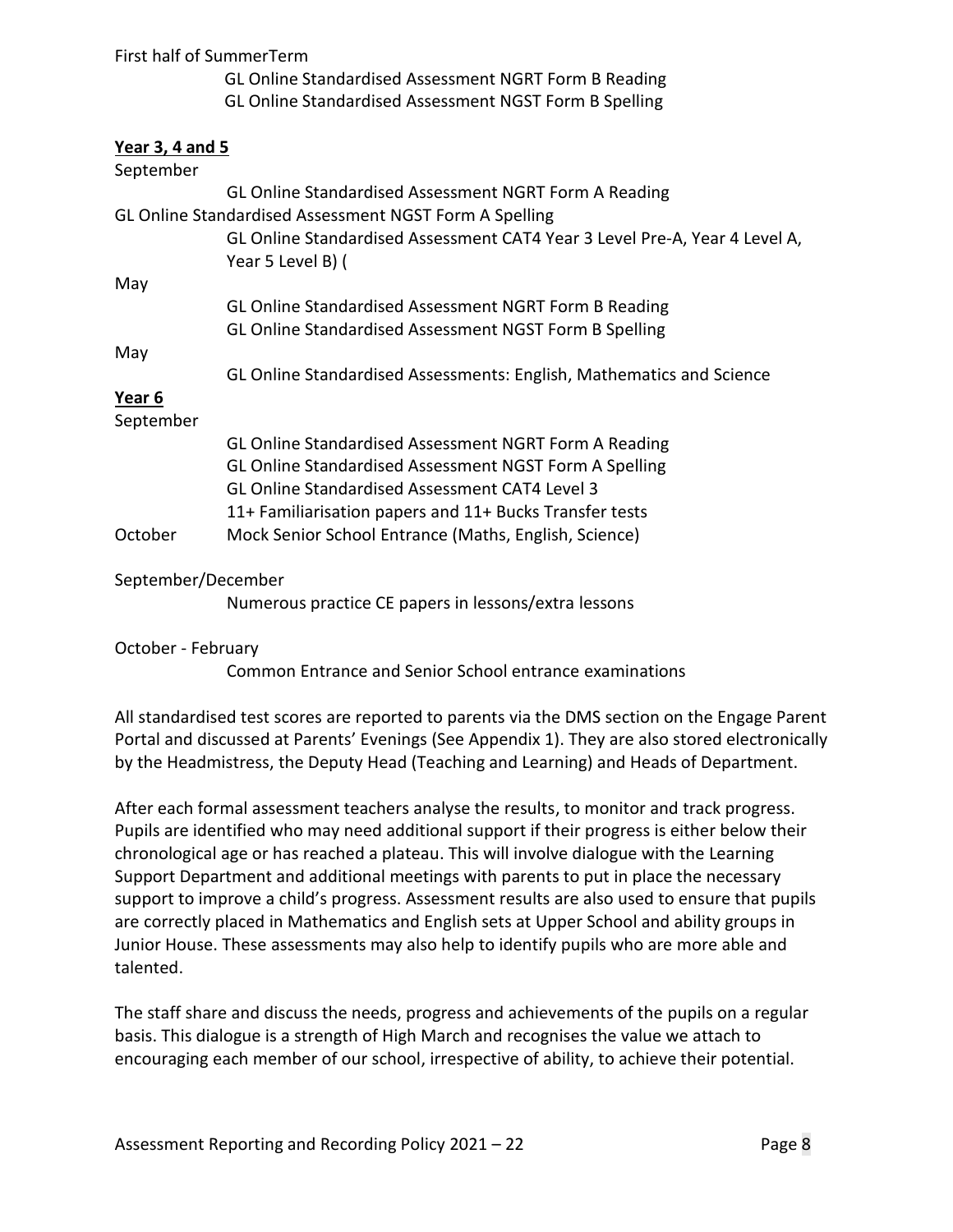#### **SECTION 4 – REPORTING**

High March values and nurtures the partnership it has with parents in helping pupils to make good progress, achieve highly and develop fully as people. Written and oral reports to parents on pupils' progress, development and behaviour are an important means of assisting parents to be fully involved in this partnership. Reports are an important way of helping pupils to make progress. Highlighting their strengths and recognising and valuing their achievements in different areas of school life motivates pupils. Identifying areas for development and giving suggestions on how to improve provides pupils with a clear picture for future development. The School seeks to ensure that reports are personal to the pupil and provide parents with information they will find helpful. Reports are written for parents in a straightforward way so that they will know:

- How their child is performing in relation to their potential and to national standards.
- Their child's strengths and any particular achievements.
- The progress made since the last report.
- Areas for development and improvement as well as how parents can help.
- Their child's attitudes to learning and whether their child is happy, settled and wellbehaved.

At High March we seek to ensure that all parents feel welcome and able to discuss their child's progress and difficulties at any time. We encourage parents to ask questions and gain an insight into their child's performance and attitudes. We strive to be both honest and constructive in the picture that is given of each child. Where appropriate, specific advice is given as to how parents can help their child.

At High March we believe that it is important to report to parents on a regular basis, in a professional manner and in a form which parents can understand and relate to. Below is an outline of how and when we report pupil's progress to parents.

The Nursery teacher provides a written summary of the development of each child in relation to the three Prime Areas of Learning. These include Communication and Language, Physical Development and Personal, Social and Emotional Development. Parents then meet with the teacher to share information relating to the child's level of achievement. Where a child is making slower progress than is expected, this is flagged up with parents and strategies are put in place to support the child, both at School and at home. Where there is delay in development, support from outside agencies is sought. Parents are then provided with a written summary of the meeting. A copy of this summary is placed in the Pupil Profile when the child enters Reception.

#### **1. When reporting takes place All Year Groups**

**Autumn Term** Parents' Evening

**Spring Term** Parents' Evening

**Summer Term** Written Report

Assessment Reporting and Recording Policy 2021 – 22 Page 9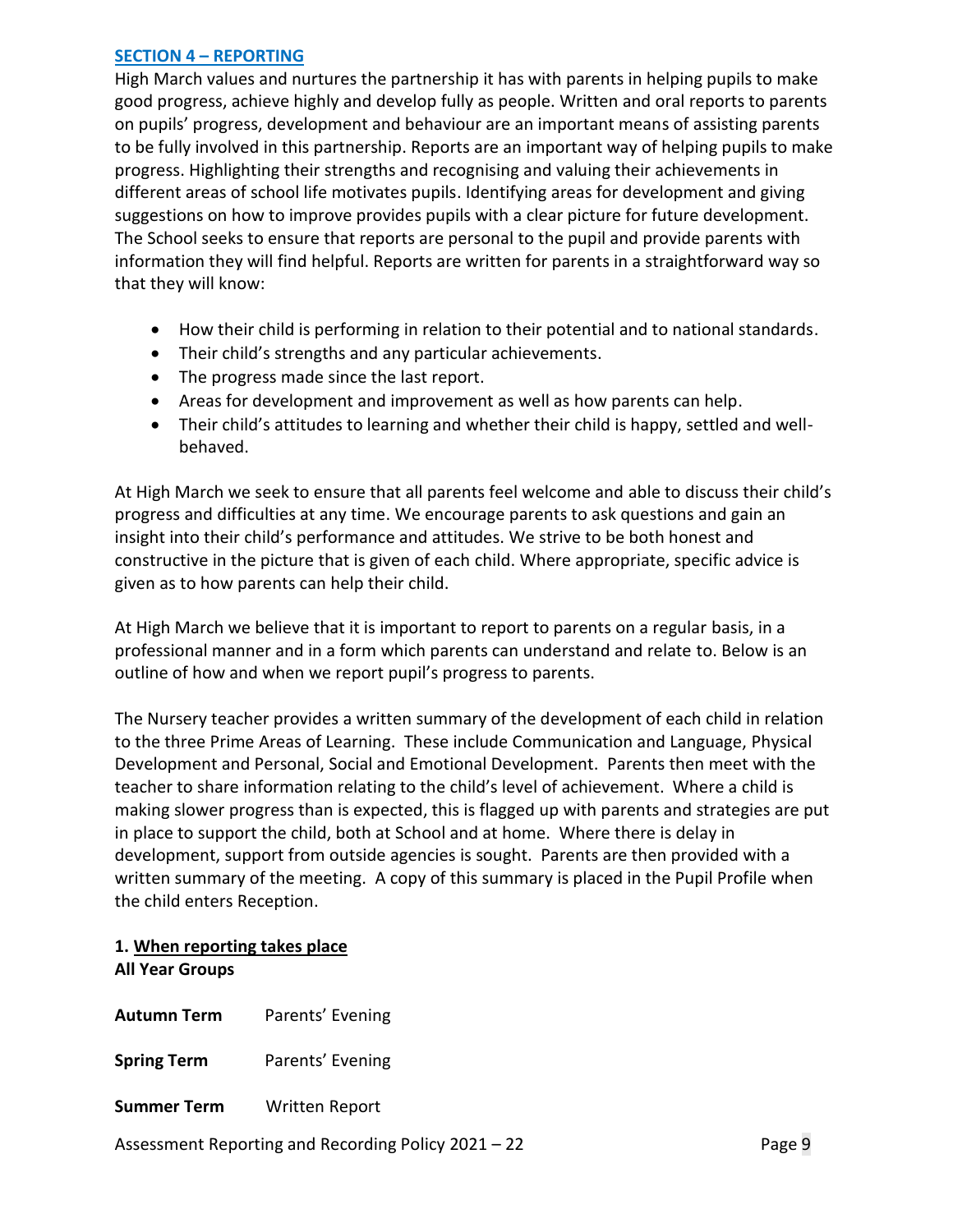#### **2. Written Reports**

Teachers complete electronic written reports following the guidelines in Appendix 6 of the Staff Handbook.

The written comment for Subject reports should contain information about the child's:

- Attitude
- Effort
- Attainment and progress
- Advice on how to make further progress.

Each child's report will also contain

- A written comment from the Form Teacher
- A written report from any private lesson e.g. Singing, Speech and Learning Support.
- A comment sheet for Parents to complete and return to school, should they wish to.
- In the Foundation Stage it will include details of the EYFS Profile scores.

See Appendices 1 and 2.

#### **Related Documents**

- Staff Handbook
- Curriculum, Teaching and Learning Policy
- Learning Support Policy
- Foundation Stage Handbook
- More Able Policy
- Report Writing Guidance for Staff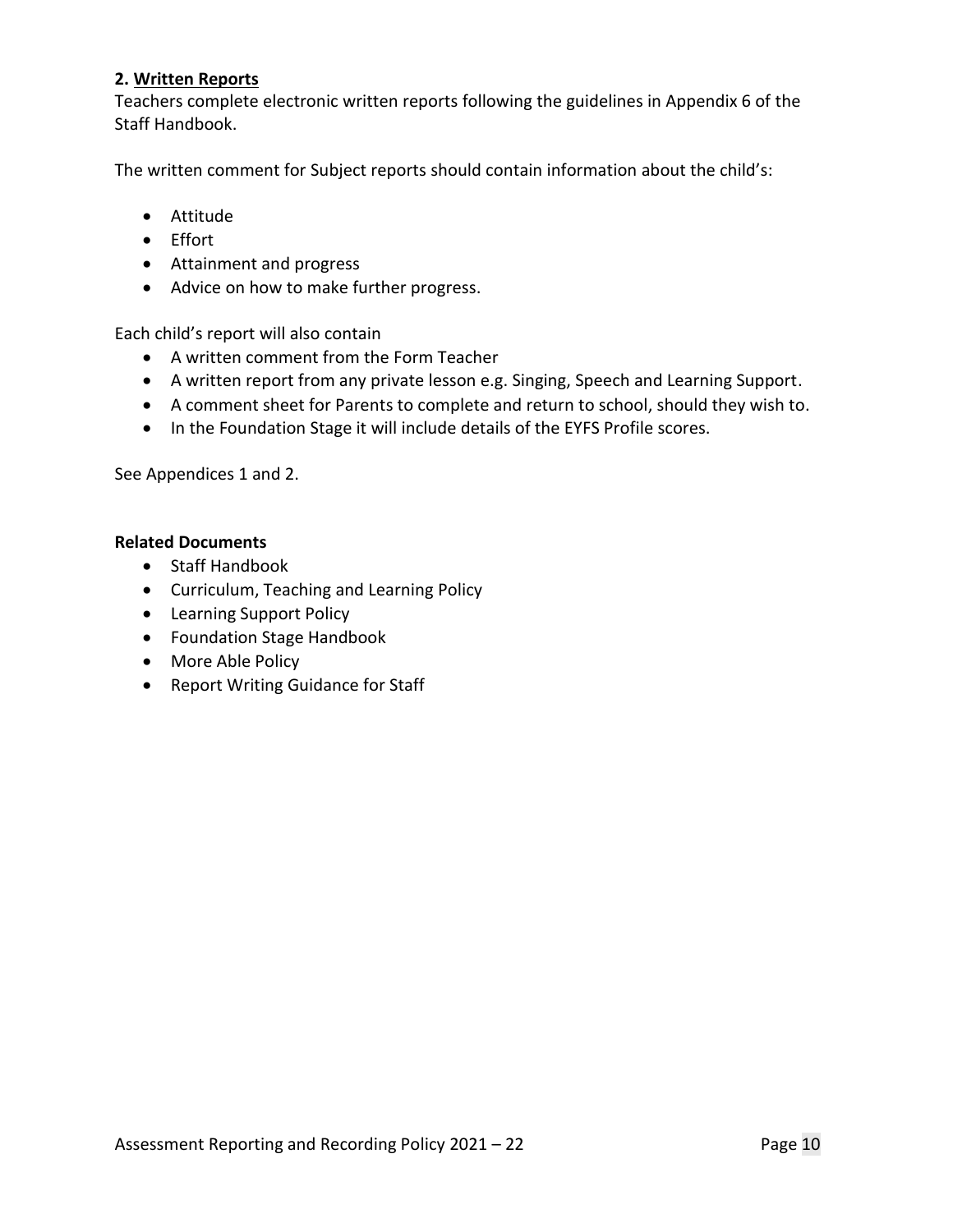## **Appendix 1**

#### **Reporting to Parents – Standardised Assessment Letter**

#### **Standardised Assessments**

As you are aware, your daughter has recently completed standardised assessments in School. You will find a copy of your daughter's results on the DSM. These assessments are carried out to help us monitor the girls' progress and inform our teaching, so that we may best support our learners as they progress through School. I would like to emphasise that these tests are only one of the factors we use to monitor the progress of the girls.

I thought it might be useful to provide a little more information regarding the different assessments your daughter has completed as well as a brief explanation of the standardised score.

#### **Cognitive Ability Test CAT4**

This provides a rounded profile of a child's ability so we can target support, provide the right level of challenge and make informed decisions about their progress. It provides a unique profile of strengths and weaknesses across four batteries:

Verbal Reasoning (VR) – the ability to express ideas and reason through words is essential to subjects with a high language content, and the most obvious skill picked up by traditional assessment.

Non-verbal Reasoning (NVR) – problem-solving using pictures and diagrams; skills which are important in a wide range of school subjects, including maths and science-based subjects.

Spatial Reasoning (S) – the capacity to think and draw conclusions in three dimensions, needed for many STEM subjects, but not easily measured by other datasets.

Quantitative Reasoning (QR) – the ability to use numerical skills to solve problems, applicable well beyond mathematics.

#### **New Group Spelling Test**

This test measures spelling (and spelling patterns) of words in the context of a sentence. The words used are age specific.

#### **New Group Reading Test**

This test measures the decoding of a word and its meaning in a given context.

#### **Standardised Score (SAS)**

The SAS is based on the student's raw score which has been adjusted for age and placed on a scale that makes a comparison with a nationally representative sample of students of the same age across the UK. This is a standardised score scale in which the average for each age band is 100. A child of average ability will fall within the range 89-111. The SAS is key to benchmarking and tracking progress and is the fairest way to compare the performance of different students within a year group or across year groups.

We do, of course, appreciate that the full wealth of your daughter's achievements and successes cannot be satisfactorily reduced to just a few numbers! As an academically non-selective school we aim to offer a broad and rich curriculum and tailor our provision to the individual to ensure they achieve their potential. These assessments are just part of our varied assessment and monitoring process.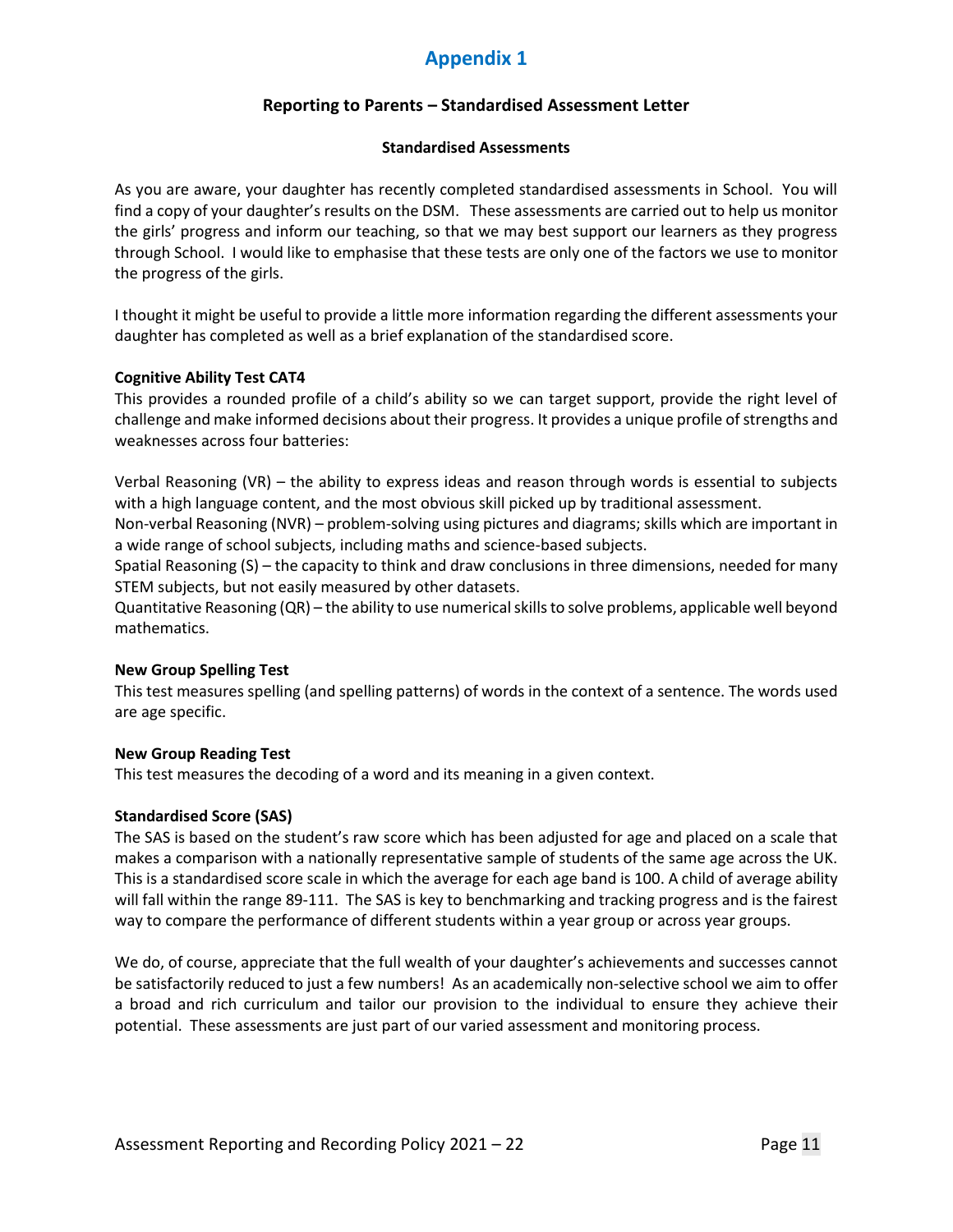





**Name: Form: Form: Form: Form:** 

**C**

|                 | <b>Standardised Score</b> | <b>Chronological Age</b> | Test Age |
|-----------------|---------------------------|--------------------------|----------|
| <b>Reading</b>  |                           |                          |          |
| <b>Spelling</b> |                           |                          |          |

| A           |                         |        |   |  |
|-------------|-------------------------|--------|---|--|
| T           |                         |        |   |  |
| 4           |                         |        |   |  |
| S           |                         |        |   |  |
| $\mathbf c$ |                         |        |   |  |
| o           |                         |        |   |  |
| r           |                         |        |   |  |
| e           |                         |        |   |  |
| S           |                         |        |   |  |
| B           | N                       | S      | N |  |
| a           | O                       |        | P |  |
| t           |                         | A<br>S | R |  |
| t           | $\cdot$<br>$\mathbf{o}$ |        |   |  |
| e           | f                       |        |   |  |
| r           | q                       |        |   |  |
| y           | u                       |        |   |  |
|             | e                       |        |   |  |
|             | s                       |        |   |  |
|             | ti                      |        |   |  |
|             | $\mathbf{o}$            |        |   |  |
|             |                         |        |   |  |
|             | n                       |        |   |  |
|             | S<br>a                  |        |   |  |
|             | t                       |        |   |  |
|             |                         |        |   |  |
|             | t                       |        |   |  |
|             | e                       |        |   |  |
|             | m                       |        |   |  |
|             | p                       |        |   |  |
|             | t                       |        |   |  |
|             | e                       |        |   |  |
|             | d                       |        |   |  |
| V           | $\overline{1}$          |        |   |  |
| e           | 4<br>8                  |        |   |  |
| r<br>b      |                         |        |   |  |
|             |                         |        |   |  |
| a           |                         |        |   |  |
| I           |                         |        |   |  |
|             |                         |        |   |  |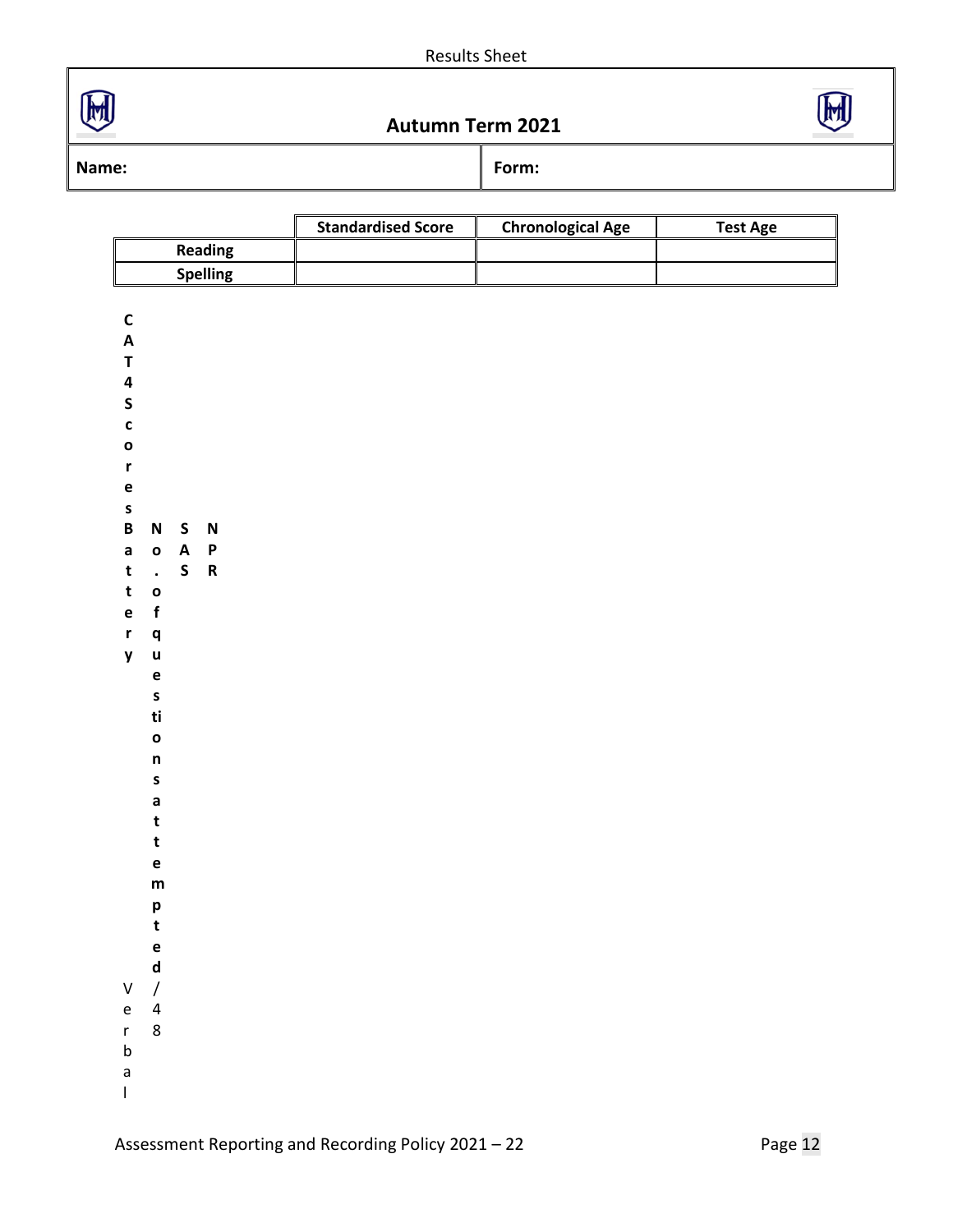Q / u a 6 n ti t a ti v e 3 N / o 4 n 8 v e r b a l S / p 3 a 6 ti a l **M e a n**

| <b>Understanding CAT4 Scores</b>            |                                                                                                                                                                                                                                                                                                                                                    |  |  |
|---------------------------------------------|----------------------------------------------------------------------------------------------------------------------------------------------------------------------------------------------------------------------------------------------------------------------------------------------------------------------------------------------------|--|--|
| <b>Battery</b>                              | In CAT4 battery is the title given to each of the four pairs of tests which<br>assess different aspects of ability.                                                                                                                                                                                                                                |  |  |
| <b>Questions attempted</b>                  | The number of questions attempted can be important: a student may have<br>worked very slowly but accurately and not finished the test and this will<br>impact on his or her results.                                                                                                                                                               |  |  |
| <b>National Percentile</b><br>Rank<br>(NPR) | The National Percentile Rank (NPR) relates to the SAS and indicates the<br>percentage of students obtaining any particular score. NPR of 50 is average.<br>NPR of 5 means that the student's score is within the lowest 5% of the<br>national sample; NPR of 95 means that the student's score is within the<br>highest 5% of the national sample. |  |  |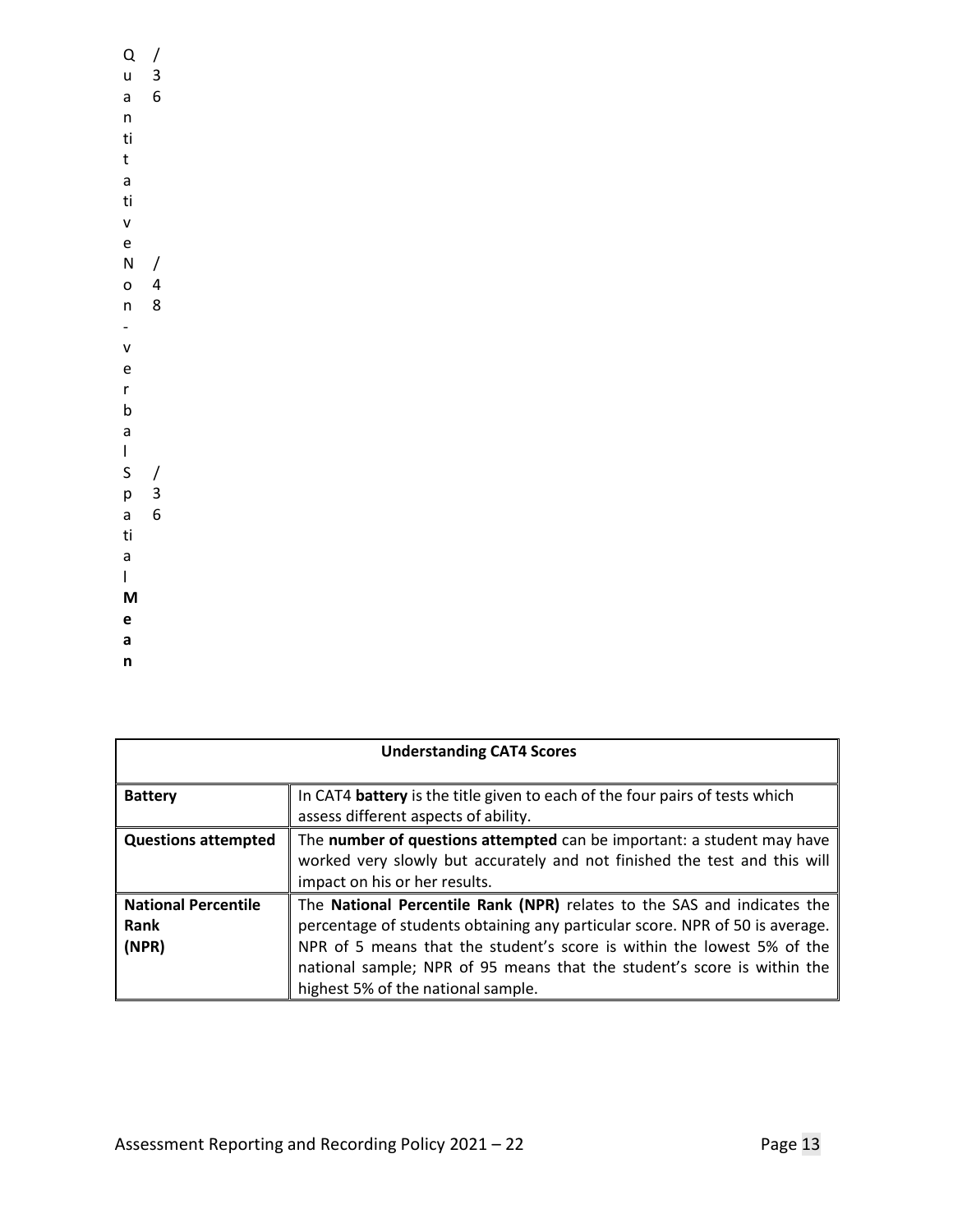## **Appendix 2**





### **Key Stage 2 Foundation Subject Report Template**

| Name:    | Form: | $\vert$ (Subject) |
|----------|-------|-------------------|
|          |       |                   |
|          |       |                   |
|          |       |                   |
|          |       |                   |
|          |       |                   |
| Teacher: |       |                   |